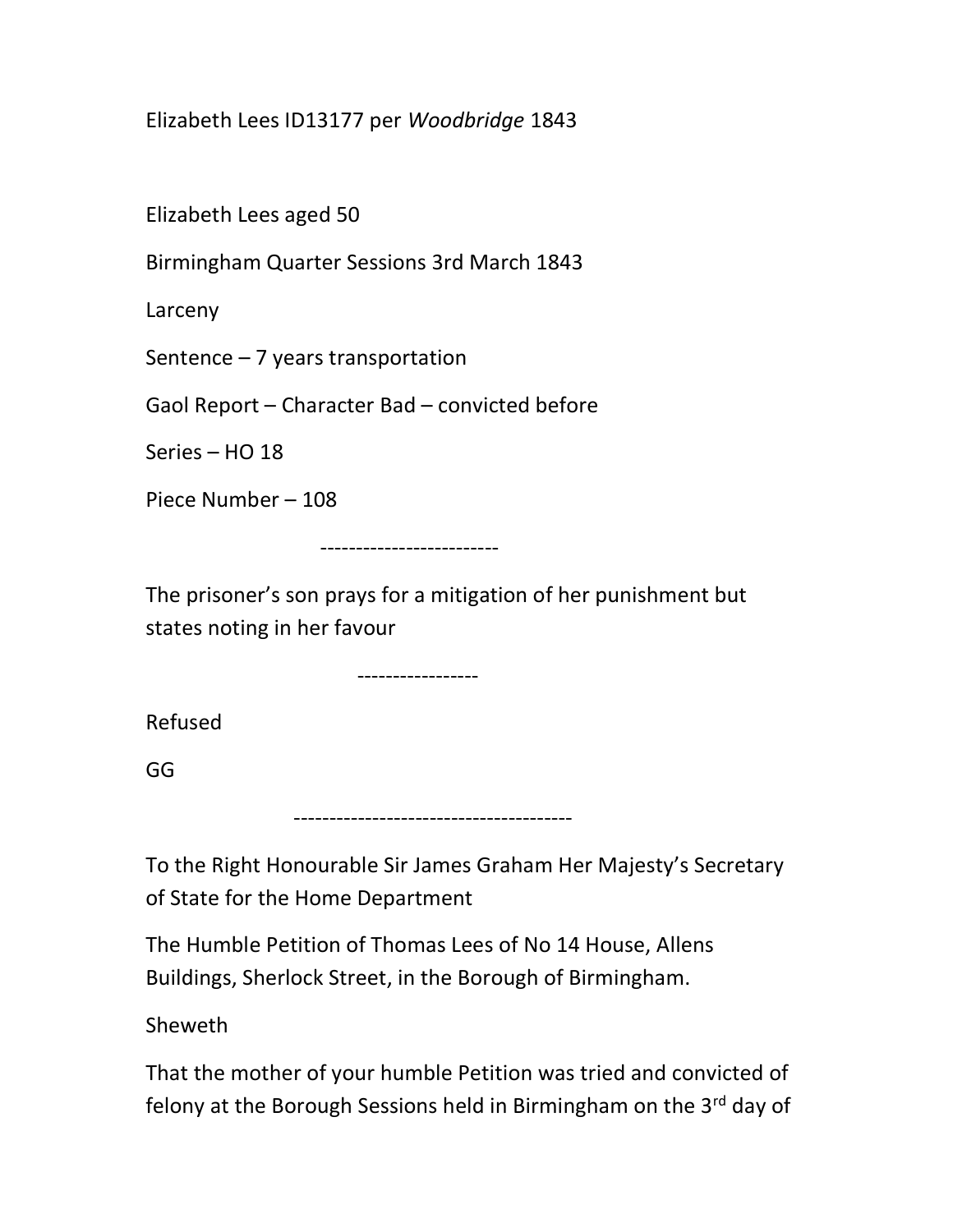March 1843 before M D Hill Esquire the Recorder for the said Borough and ordered to be transported for the term of seven years.

That his said unfortunate mother is upwards of 50 years of age , 25 of those having been spent with her husband in the British Army and now having three sons serving Her Majesty is different Regiments.

That your humble Petitioner has himself served in the Army but was discharged on account of having very bad health and is now employed in the Birmingham Police Force.

That your humble Petitioner feels very anxious that his said unfortunate mother should remain in the country and not be banished to some foreign land.

Your humble Petitioner therefore most humble prays that you will be pleased to take the case of his unfortunate mother into you serious consideration and recommend her most Gracious majesty to commute her sentence for some term of imprisonment or other punishment as the justice of the case may require and not send her to some foreign land and separate her for ever from her family but allow her to serve whatever punishment may be allocated to her in this country.

And as in duty bound will ever pray.

Thomas Lees

Police Constable .

-----------------------

We the undersigned do most respectfully recommend the prayer of the above Petitioner.

Frederick Bowyer